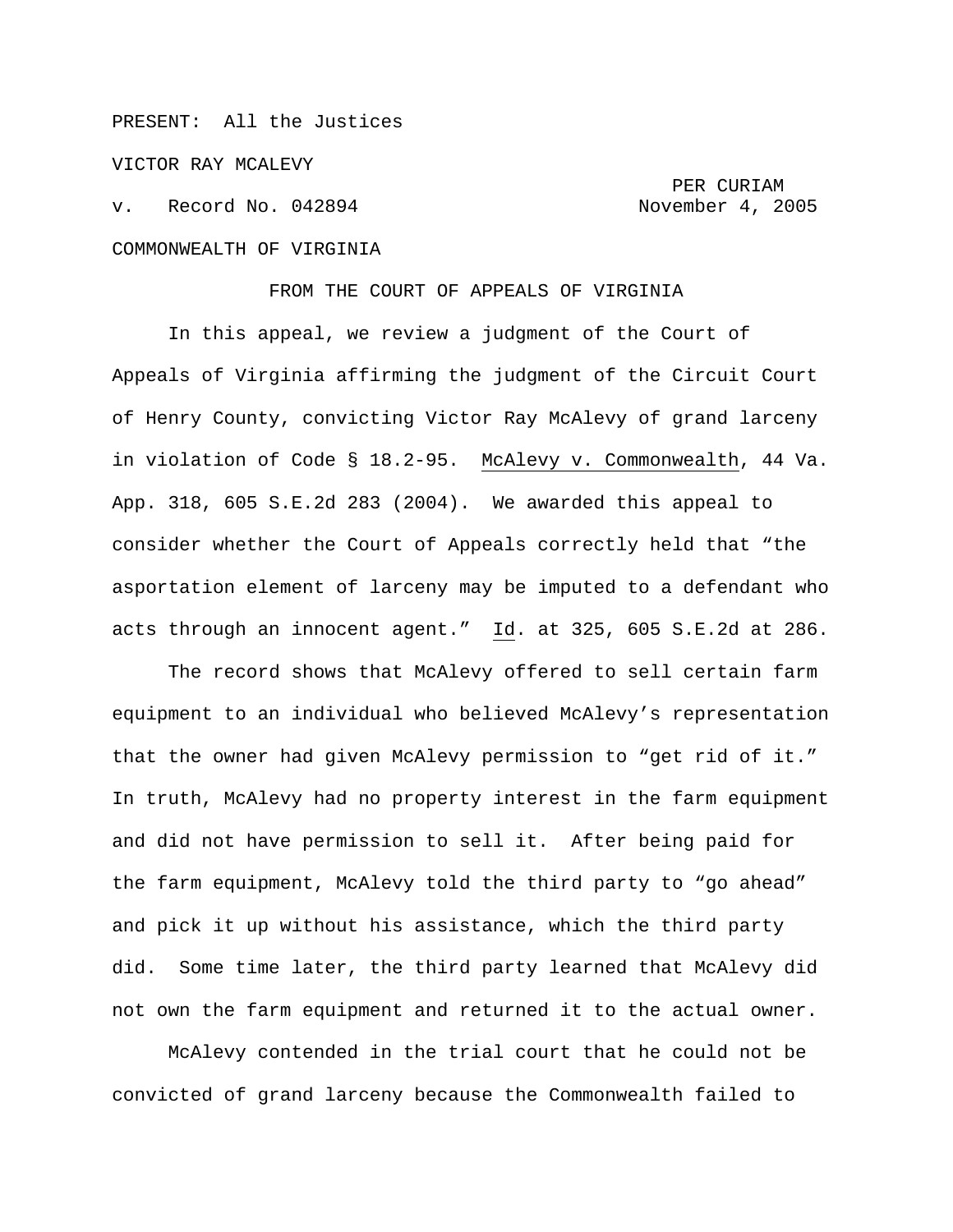prove the element of asportation inasmuch as McAlevy had not personally removed the farm equipment from the owner's premises. The trial court disagreed and convicted McAlevy of grand larceny, finding: "Mr. McAlevy authored this, he directed it, he caused it and he intended to cause it. And I think that you can impute this agency to him, or this asportation to him."

On appeal in the Court of Appeals, and again before this Court, McAlevy argued that he could not be convicted of grand larceny because he was not the individual who actually removed the farm equipment from the owner's possession. He contended the element of asportation was absent because the third party's removal of the farm equipment could not be imputed to him as a matter of law.

The Court of Appeals affirmed McAlevy's conviction, holding that "the asportation element of larceny may be imputed to a defendant who acts through an innocent agent." McAlevy, 44 Va. App. at 325, 605 S.E.2d at 286. In so doing, the Court of Appeals noted that "[u]sing an innocent purchaser of property to take and carry away property not belonging to the seller is no different than if appellant first removed it from the farm and then sold it to the innocent purchaser." Id. at 324, 605 S.E.2d at 286. We agree with the Court of Appeals.

This Court has clearly stated, "one who effects a criminal act through an innocent or unwitting agent is a principal in the

2